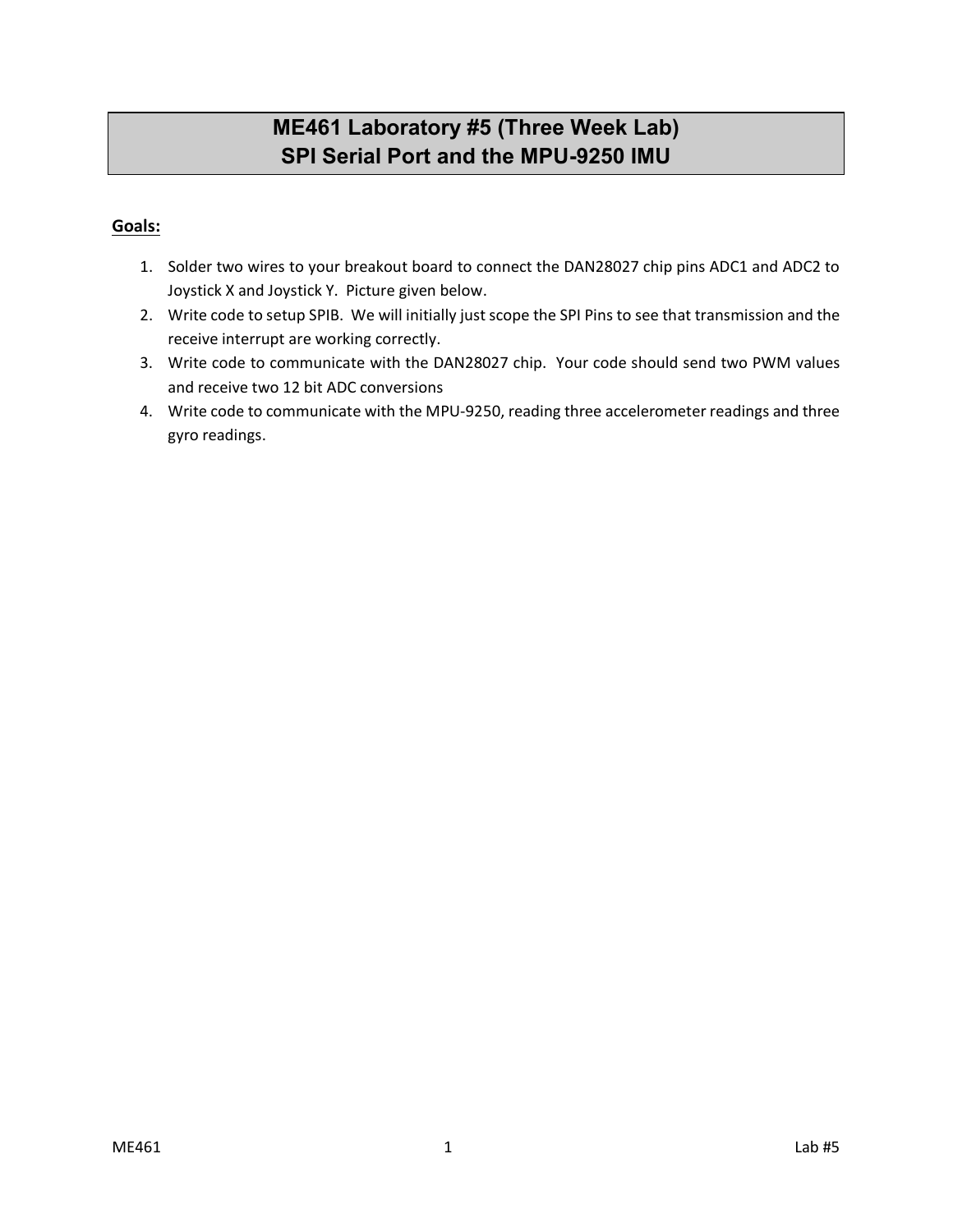## **Exercise 1:**

The "DAN28027" chip has been soldered to your breakout board. For this lab, you will need to solder two wires from the Launchpad header pins to the DAN28027 pins.



- 1. Remove your Red Launchpad board from your green breakout board and wire DAN28027 ADC1 pin, that is brought out at pin 7 of SV15, to Pin 29 of the F28379D Launchpad.
- 2. Also wire DAN28027 ADC2 pin, that is brought out at pin 9 of SV15, to Pin 26 of the F28379D Launchpad.
- 3. DAN28027 SPI\_SS is already wired to F28379D pin GPIO9.
- 4. DAN28027 SPI\_SCLK is already wired to F28379D pin GPIO65.
- 5. DAN28027 SPI\_MOSI is already wired to F28379D pin GPIO63.
- 6. DAN28027 SPI\_MISO is already wired to F28379D pin GPIO64.
- 7. +3.3V and GND are already wired to the DAN28027 chip.
- 8. Scope DAN28027 PWM1 pin at the connector in the left corner of your green breakout board which has the label "27\_0".
- 9. Scope DAN28027 PWM2 pin at the connector in the left corner of your green breakout board which has the label "27\_1".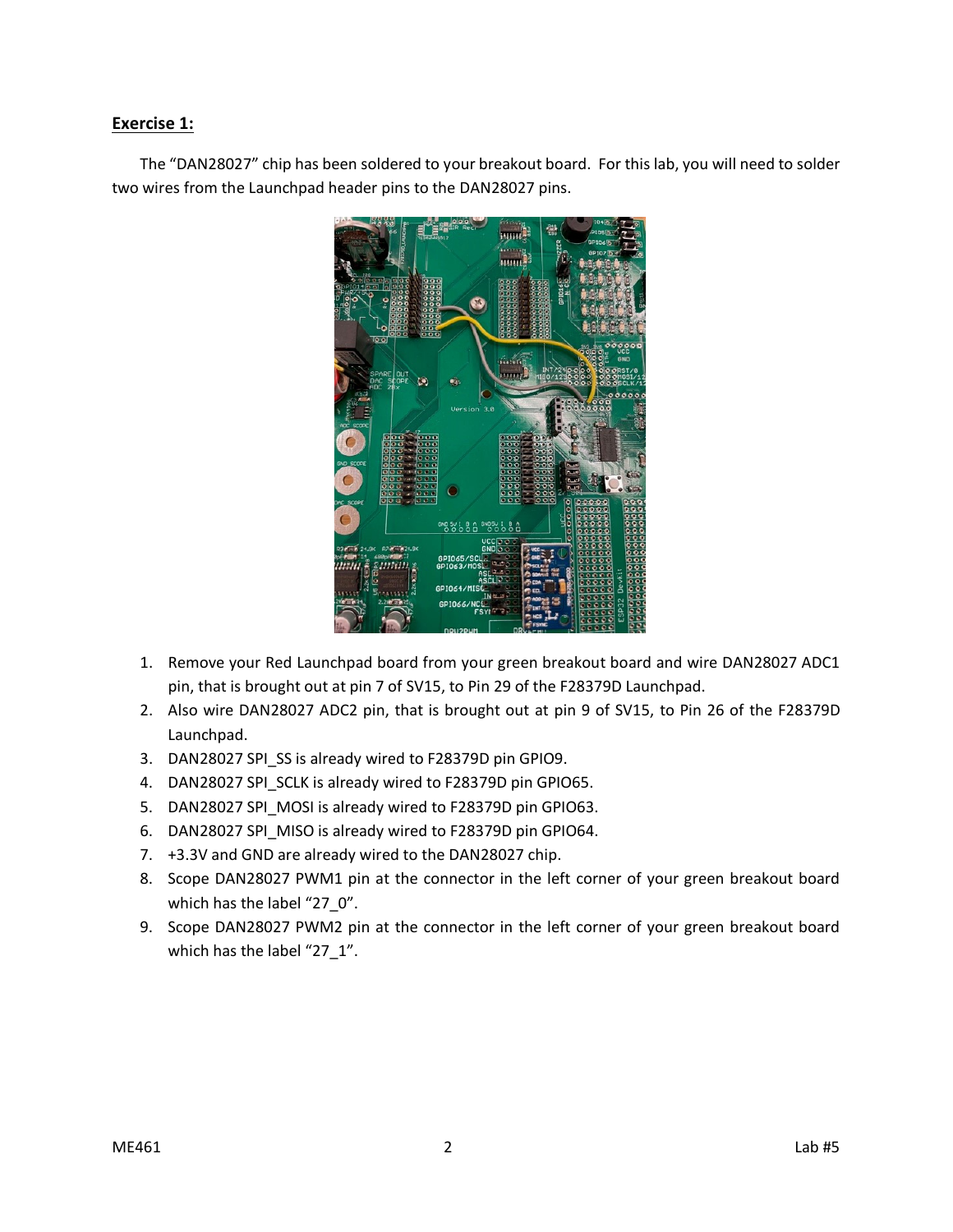## **Exercise 2:**

For this exercise, I would like you to setup the SPI port for sending and receiving but you will not communicate with an actual chip. I would like you to setup the SPI and then every 10ms., in CPU timer 0's interrupt, transmit two bytes of data. Since the SPI pins will not be selecting any chip the transmitted data is not doing anything but it is allowing you to scope the four SPI pins and check that SPIB is setup correctly. Modify the following code after cutting and pasting it into the specified locations.

1. Copy and Paste this shell code in to your main() function below the init\_serial function calls. Fill in the ??? with the correct value by reading the [SPI Condensed TechRef](http://coecsl.ece.illinois.edu/me461/Labs/SPICondensed_TechRef.pdf) and its register descriptions.

GPIO\_SetupPinMux(9, GPIO\_MUX\_CPU1, 0); // Set as GPIO9 and used as DAN28027 SS GPIO\_SetupPinOptions(9, GPIO\_OUTPUT, GPIO\_PUSHPULL); // Make GPIO9 an Output Pin GpioDataRegs.GPASET.bit.GPIO9 = 1; //Initially Set GPIO9/SS High so DAN28027 is not selected

GPIO SetupPinMux(66, GPIO MUX CPU1, 0); // Set as GPIO66 and used as MPU-9250 SS GPIO\_SetupPinOptions(66, GPIO\_OUTPUT, GPIO\_PUSHPULL); // Make GPIO66 an Output Pin GpioDataRegs.GPCSET.bit.GPIO66 = 1; //Initially Set GPIO66/SS High so MPU-9250 is not selected

GPIO\_SetupPinMux(63, GPIO\_MUX\_CPU1, ???); //Set GPIO63 pin to SPISIMOB GPIO\_SetupPinMux(64, GPIO\_MUX\_CPU1, ???); //Set GPIO64 pin to SPISOMIB GPIO\_SetupPinMux(65, GPIO\_MUX\_CPU1, ???); //Set GPIO65 pin to SPICLKB

EALLOW;

GpioCtrlRegs.GPBPUD.bit.GPIO63 = 0; // Enable Pull-ups on SPI PINs Recommended by TI for SPI Pins GpioCtrlRegs.GPCPUD.bit.GPIO64 = 0; GpioCtrlRegs.GPCPUD.bit.GPIO65 = 0; GpioCtrlRegs.GPBQSEL2.bit.GPIO63 = 3; // Set I/O pin to asynchronous mode recommended for SPI GpioCtrlRegs.GPCQSEL1.bit.GPIO64 = 3; // Set I/O pin to asynchronous mode recommended for SPI GpioCtrlRegs.GPCQSEL1.bit.GPIO65 = 3; // Set I/O pin to asynchronous mode recommended for SPI EDIS;

// --------------------------------------------------------------------------- SpibRegs.SPICCR.bit.SPISWRESET = ???; // Put SPI in Reset

SpibRegs.SPICTL.bit.CLK\_PHASE = 1; //This happens to be the mode for both the DAN28027 and SpibRegs.SPICCR.bit.CLKPOLARITY = 0; //The MPU-9250, Mode 01. SpibRegs.SPICTL.bit.MASTER\_SLAVE = ???; // Set to SPI Master SpibRegs.SPICCR.bit.SPICHAR = ???; // Set to transmit and receive 16 bits each write to SPITXBUF SpibRegs.SPICTL.bit.TALK = ???; // Enable transmission SpibRegs.SPIPRI.bit.FREE = 1; // Free run, continue SPI operation SpibRegs.SPICTL.bit.SPIINTENA = ???; // Disables the SPI interrupt

SpibRegs.SPIBRR.bit.SPI\_BIT\_RATE = ???; // Set SCLK bit rate to 1 MHz so 1us period. SPI base clock is // 50MHZ. And this setting divides that base clock to create SCLK's period SpibRegs.SPISTS.all = 0x0000; // Clear status flags just in case they are set for some reason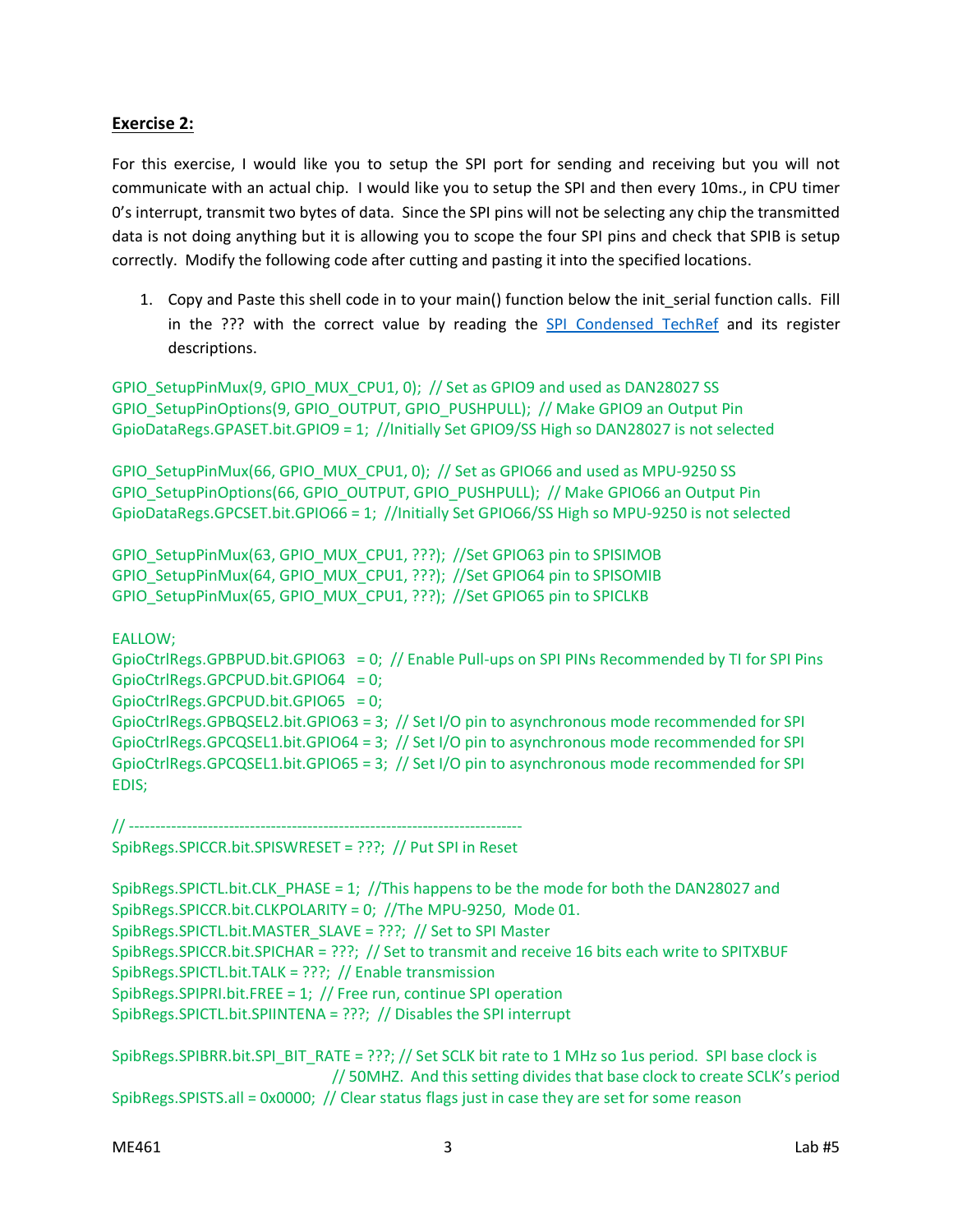SpibRegs.SPIFFTX.bit.SPIRST = ???;// Pull SPI FIFO out of reset, SPI FIFO can resume transmit or receive. SpibRegs.SPIFFTX.bit.SPIFFENA = ???; // Enable SPI FIFO enhancements SpibRegs.SPIFFTX.bit.TXFIFO = 0; // Write 0 to reset the FIFO pointer to zero, and hold in reset SpibRegs.SPIFFTX.bit.TXFFINTCLR = 1; // Write 1 to clear SPIFFTX[TXFFINT] flag just in case it is set

SpibRegs.SPIFFRX.bit.RXFIFORESET = 0; // Write 0 to reset the FIFO pointer to zero, and hold in reset SpibRegs.SPIFFRX.bit.RXFFOVFCLR = 1; // Write 1 to clear SPIFFRX[RXFFOVF] just in case it is set SpibRegs.SPIFFRX.bit.RXFFINTCLR = ???; // Write 1 to clear SPIFFRX[RXFFINT] flag just in case it is set SpibRegs.SPIFFRX.bit.RXFFIENA = ???; // Enable the RX FIFO Interrupt. RXFFST >= RXFFIL

SpibRegs.SPIFFCT.bit.TXDLY = ???; //Set delay between transmits to 16 spi clocks. Needed by DAN28027 chip

SpibRegs.SPICCR.bit.SPISWRESET = ???; // Pull the SPI out of reset

SpibRegs.SPIFFTX.bit.TXFIFO = ???; // Release transmit FIFO from reset. SpibRegs.SPIFFRX.bit.RXFIFORESET = 1; // Re-enable receive FIFO operation SpibRegs.SPICTL.bit.SPIINTENA = 1; // Enables SPI interrupt. !! I don't think this is needed. Need to Test

SpibRegs.SPIFFRX.bit.RXFFIL =???; //Interrupt Level to 16 words or more received into FIFO causes interrupt. This is just the initial setting for the register. Will be changed below

2. Setup CPU Timer 0's interrupt function to be called every 10ms. This is the default so you may not need to change anything. Then inside CPU Timer 0's interrupt function call these three lines of code to tell the SPI to transmit two 16 bit values over the SPI, and because this is a SPI serial port, two 16 bit values will be received. Whenever you transmit data in a SPI serial port, you also receive. Once two 16 bit values are received into the FIFO the SPIB\_RX\_INT hardware interrupt function will be called.

Clear GPIO9 Low to act as a Slave Select. Right now, just to scope. Later to select DAN28027 chip GpioDataRegs.????? = ???; SpibRegs.SPIFFRX.bit.RXFFIL = 2; // Issue the SPIB\_RX\_INT when two values are in the RX FIFO SpibRegs.SPITXBUF = 0x4A3B; // 0x4A3B and 0xB517 have no special meaning. Wanted to send SpibRegs.SPITXBUF = 0xB517; // something so you can see the pattern on the Oscilloscope

3.

- a. At the top of your C file add a predefinition of *\_\_interrupt void SPIB\_isr(void)*.
- b. Then add this function to the PieVectTable like you did in Lab 4 for ADCD ISR, ADCB ISR, ADCA\_ISR.
- c. Look up in the [PIE Channel Mapping Table](http://coecsl.ece.illinois.edu/me461/Labs/PeripheralInterruptChannelMapTable.pdf) the interrupt number for SPIB\_RX and enable this interrupt by both enabling the major interrupt in the IER: IER  $|=$  M\_INT?; and enabling the correct PIEIER?.bit.???.
- d. Finally insert the SPIB\_isr function and correct the ???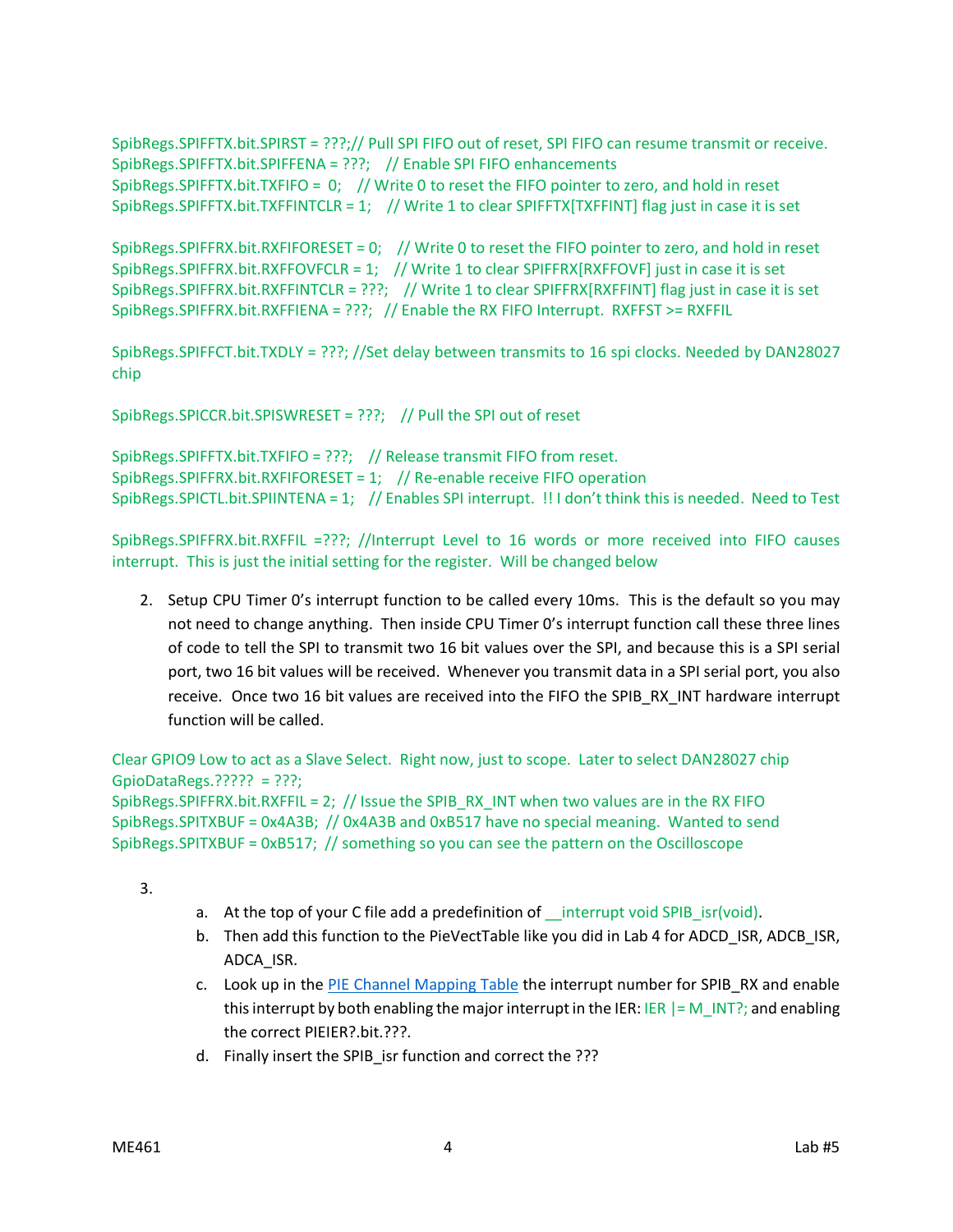$int16$  t spivalue1 = 0;  $int16_t$  spivalue2 = 0; \_\_interrupt void SPIB\_isr(void){

spivalue1 = SpibRegs.???; // Read first 16 bit value off RX FIFO. Probably is zero since no chip spivalue2 = SpibRegs.???; // Read second 16 bit value off RX FIFO. Again probably zero

GpioDataRegs.???? = ???; // Set GPIO 9 high to end Slave Select. Now to Scope. Later to deselect DAN28027

// Later when actually communicating with the DAN28027 do something with the data. Now do nothing.

SpibRegs.SPIFFRX.bit.RXFFOVFCLR = 1; // Clear Overflow flag just in case of an overflow SpibRegs.SPIFFRX.bit.RXFFINTCLR = 1;  $\frac{1}{2}$  // Clear RX FIFO Interrupt flag so next interrupt will happen

PieCtrlRegs.PIEACK.all = PIEACK\_GROUP6; // Acknowledge INT6 PIE interrupt

- }
- 4. Compile and run this code. Use the logic analyzer channel of the oscilloscope to scope SS, SCLK, MOSI and MISO. Trigger on SS. Verify that the correct clock rate and clock mode is being used. Verify that 0x4A3B and 0xB517 are being transmitted and probably zero is being received.

#### **Exercise 3 Communicating with the DAN28027 chip:**

For this exercise, I would like you to use the **DAN28027** datasheet to figure out how to communicate with the DAN28027 with the SPIB serial port. All the setups you performed in Exercise 2 are correct for the DAN28027 chip so you have most of the initialization code developed at this point. For example, the DAN28027 communicates using SPI Mode 1 (01) and that is what you set in Exercise 2. Also, you need to communicate 16 bits at a time to the DAN28027. You will be sending three 16 bit values and receiving three 16 bit values for one communication with the DAN28027 chip.

Modify your Exercise 2 code so that every 20 milliseconds it communicates two PWM values to the DAN28027 chip and receives the two ADC values from the DAN28027. Remember that when the SPI is transmitting it is also receiving just as the DAN28027 datasheet specifies. For the PWM values you send, note from the datasheet that the command value is from 0 to 3000. So just as you did in Lab 3, when gradually increasing and then decreasing the LED brightness, every 20 milliseconds increment the PWM commands by 10 until they reach 3000 and then start decrementing by 10 until they reach 0 and then repeat the pattern. To see if these values are sent correctly to the DAN28027 chip, use the oscilloscope to scope the DAN28027's PWM1 and PWM2 pins. You should see the PWM duty cycle gradually getting larger and then smaller. You can scope PWM1 and PWM2 at the bottom left corner of your green board at the connector that is labeled 27 0 and 27 1.

For the two ADC readings that the DAN28027 sends over SPI, print their value in units of volts to Tera Term every 100 milliseconds. Note that these ADC channels are 12 bit and have a range of 0V to 3.3V. So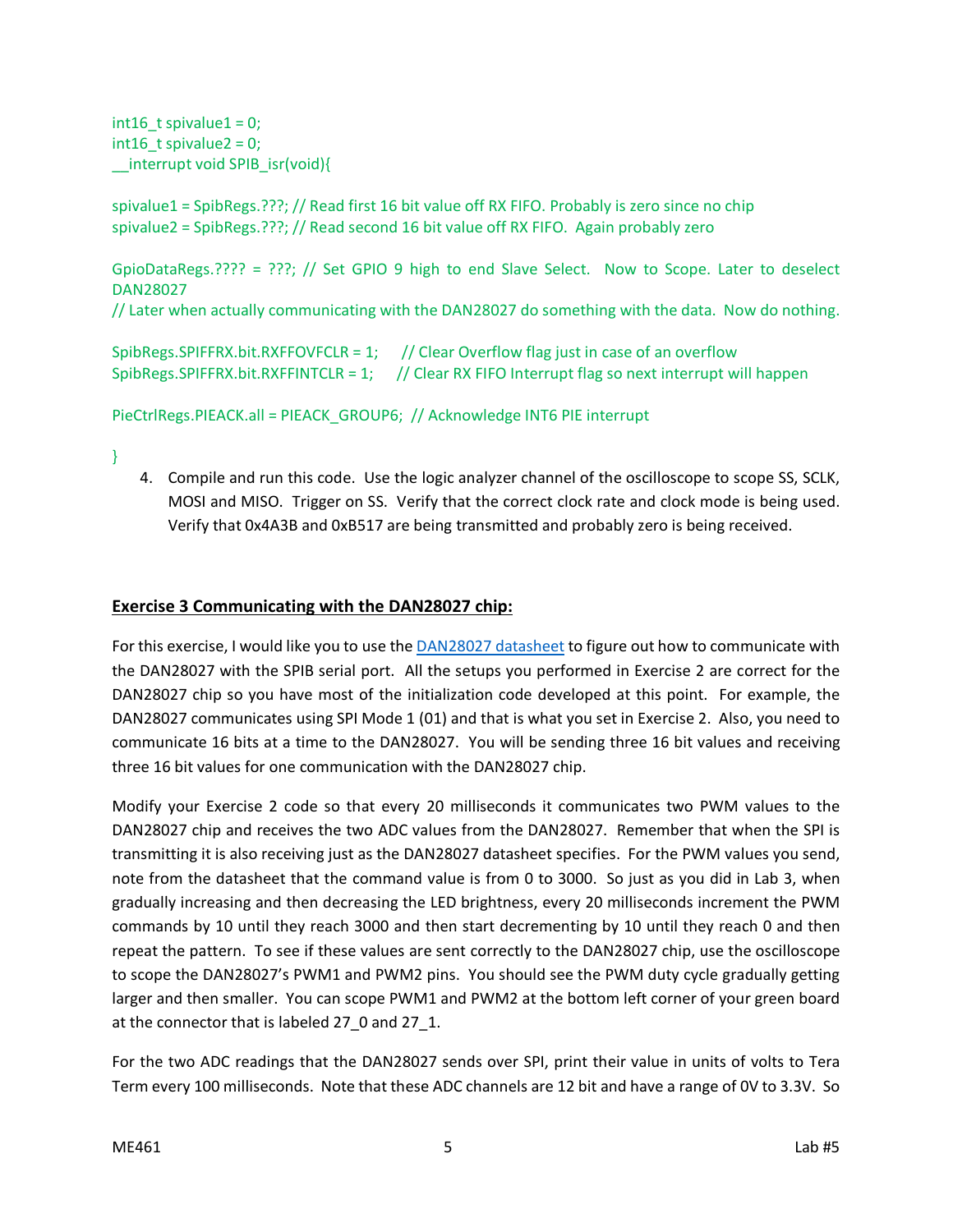0 equates to 0V and 4095 equates to 3.3V. To test that the ADC readings are correct, move your joystick and see that the voltages change.

Pointers to think about when developing this code:

- Figure out how many 16 bit values to write to the FIFO for one transmission to the DAN28027. As long as this number of values is less 16 you can write all the values one after the other to the FIFO and have the FIFO take care of sending each value one at a time across the SPI serial port.
- Don't forget to set the SpibRegs.SPIFFRX.bit.RXFFIL (Receive FIFO interrupt level) to the number of 16 bit values you write to the TX FIFO every 20 milliseconds. Remember the number of words you write to the TX FIFO will be the number of words you receive in the RX FIFO and therefore cause an interrupt when all the values have been received.
- Study the timing diagram of the DAN28027 datasheet and ask questions.
- Don't forget that some of the data you receive may not be a part of a ADC reading and should not be used.

## **Exercise 4 Communicating with the MPU-9250:**

For this exercise you are going in initialize the MPU-9250 and then every 1 ms. read its three accelerometer readings and its three gyro readings. Use the [MPU-9250 Datasheet,](http://coecsl.ece.illinois.edu/me461/Labs/PS-MPU-9250A-01-v1.1.pdf) [MPU-9250 Register](http://coecsl.ece.illinois.edu/se423/Labs/MPU-9250-Register-Map.pdf)  [Reference](http://coecsl.ece.illinois.edu/se423/Labs/MPU-9250-Register-Map.pdf) and especially my [MPU-9250 SPI Programming Tips](http://coecsl.ece.illinois.edu/me461/Labs/MPU-9250-Addendum.pdf) for the explanation on how to fill in the needed code below.

First finish the setupSpib() function given below. Much of the code is given to you but you will need to add to this function the parts described. Copy this function to the bottom of your project's C file create a predefinition of the function at the top of your C file. Then make sure to call setupSpib() in main() after the "init\_serial()" statement and before interrupts are enabled.

void setupSpib(void) //Call this function in main() somewhere after the DINT; line of code.

{

 $int16$  temp = 0;

Step 1.

 // cut and paste here all the SpibRegs initializations you found for part 3. Make sure the TXdelay in between each transfer to 0. Also don't forget to cut and paste the GPIO settings for GPIO9, 63, 64, 65, 66 which are also a part of the SPIB setup.

```
SpibRegs.SPICCR.bit.SPICHAR = 0xF;
SpibRegs.SPIFFCT.bit.TXDLY = 0x00;
 //-----------------------------------------------------------------------------------------------------------------
```
Step 2.

// perform a multiple 16 bit transfer to initialize MPU-9250 registers 0x13,0x14,0x15,0x16

 // 0x17, 0x18, 0x19, 0x1A, 0x1B, 0x1C 0x1D, 0x1E, 0x1F. Use only one SS low to high for all these writes // some code is given, most you have to fill you yourself.

GpioDataRegs.GPCCLEAR.bit.GPIO66 = 1; // Slave Select Low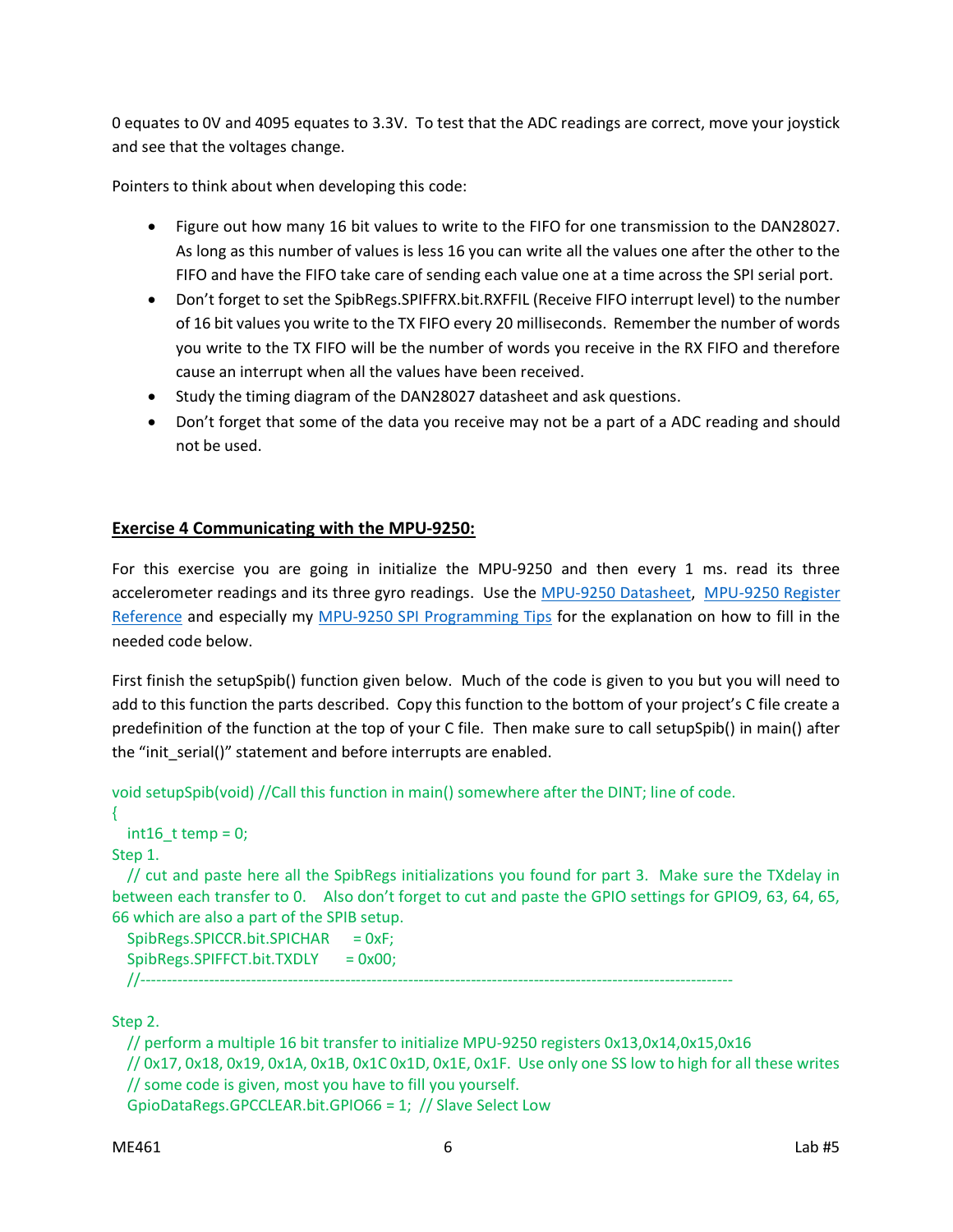// Perform the number of needed writes to SPITXBUF to write to all 13 registers. Remember we are sending 16 bit transfers, so two registers at a time after the first 16 bit transfer.

// To address 00x13 write 0x00

// To address 00x14 write 0x00

// To address 00x15 write 0x00

// To address 00x16 write 0x00

// To address 00x17 write 0x00

// To address 00x18 write 0x00

// To address 00x19 write 0x13

// To address 00x1A write 0x02

// To address 00x1B write 0x00

// To address 00x1C write 0x08

// To address 00x1D write 0x06

// To address 00x1E write 0x00

// To address 00x1F write 0x00

// wait for the correct number of 16 bit values to be received into the RX FIFO

while(SpibRegs.SPIFFRX.bit.RXFFST !=???);

GpioDataRegs.GPCSET.bit.GPIO66 = 1; // Slave Select High

temp = SpibRegs.SPIRXBUF;

 // ???? read the additional number of garbage receive values off the RX FIFO to clear out the RX FIFO DELAY\_US(10); // Delay 10us to allow time for the MPU-2950 to get ready for next transfer.

Step 3.

 // perform a multiple 16 bit transfer to initialize MPU-9250 registers 0x23,0x24,0x25,0x26 // 0x27, 0x28, 0x29. Use only one SS low to high for all these writes // some code is given, most you have to fill you yourself. GpioDataRegs.GPCCLEAR.bit.GPIO66 = 1; // Slave Select Low

// Perform the number of needed writes to SPITXBUF to write to all 7 registers

// To address 00x23 write 0x00

// To address 00x24 write 0x40

// To address 00x25 write 0x8C

// To address 00x26 write 0x02

// To address 00x27 write 0x88

// To address 00x28 write 0x0C

// To address 00x29 write 0x0A

// wait for the correct number of 16 bit values to be received into the RX FIFO

while(SpibRegs.SPIFFRX.bit.RXFFST !=???);

GpioDataRegs.GPCSET.bit.GPIO66 = 1; // Slave Select High

temp = SpibRegs.SPIRXBUF;

 // ???? read the additional number of garbage receive values off the RX FIFO to clear out the RX FIFO DELAY US(10); // Delay 10us to allow time for the MPU-2950 to get ready for next transfer.

Step 4.

// perform a single 16 bit transfer to initialize MPU-9250 register 0x2A

ME461 **1** Lab #5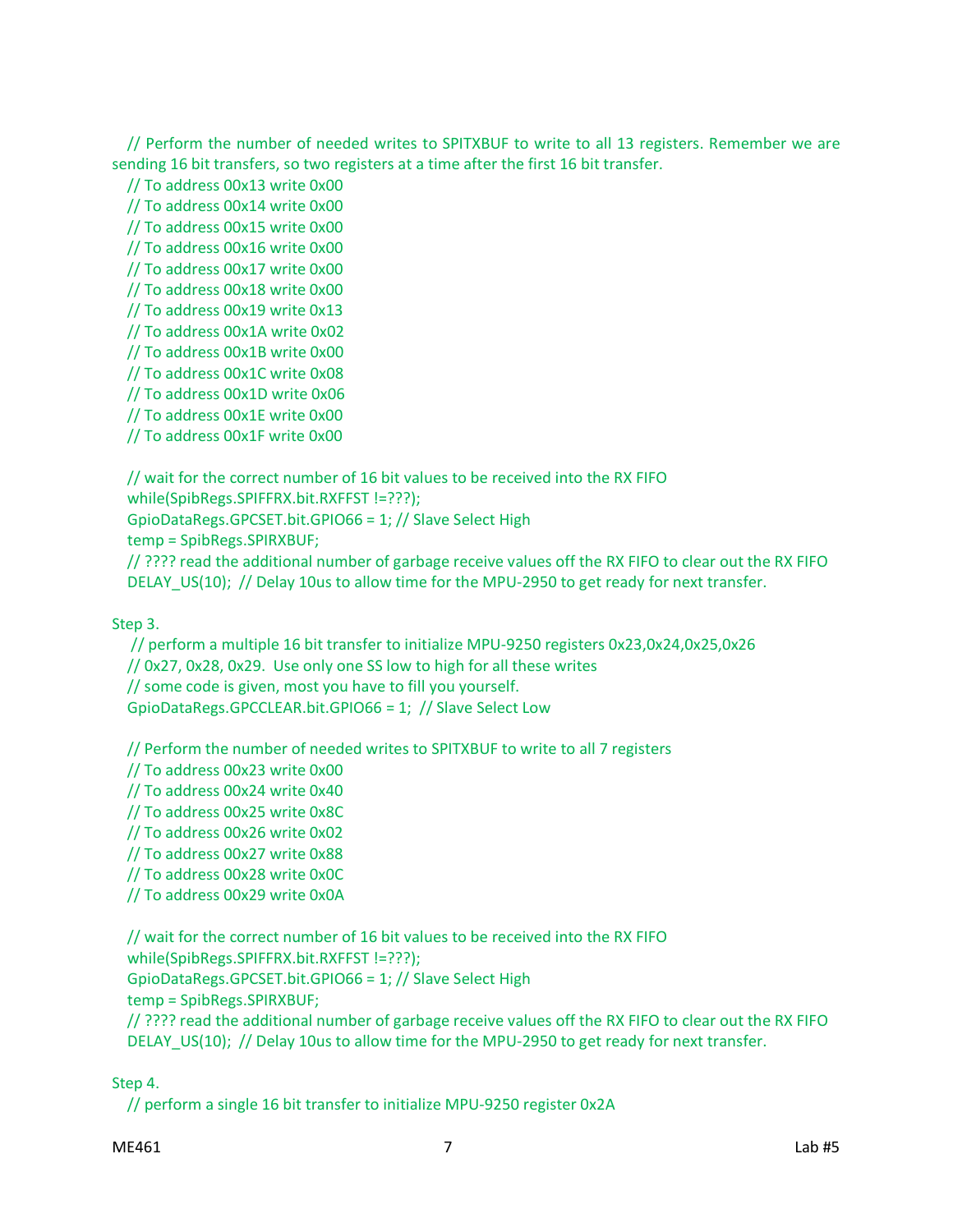GpioDataRegs.GPCCLEAR.bit.GPIO66 = 1; // Write to address 0x2A the value 0x81

 // wait for one byte to be received while(SpibRegs.SPIFFRX.bit.RXFFST !=1); GpioDataRegs.GPCSET.bit.GPIO66 = 1; temp = SpibRegs.SPIRXBUF; DELAY\_US(10);

#### **// The Remainder of this code is given to you and you do not need to make any changes.**

```
 GpioDataRegs.GPCCLEAR.bit.GPIO66 = 1;
 SpibRegs.SPITXBUF = (0x3800 | 0x0001); // 0x3800
 while(SpibRegs.SPIFFRX.bit.RXFFST !=1);
 GpioDataRegs.GPCSET.bit.GPIO66 = 1;
 temp = SpibRegs.SPIRXBUF;
DELAY_US(10);
 GpioDataRegs.GPCCLEAR.bit.GPIO66 = 1;
 SpibRegs.SPITXBUF = (0x3A00 | 0x0001); // 0x3A00
 while(SpibRegs.SPIFFRX.bit.RXFFST !=1);
 GpioDataRegs.GPCSET.bit.GPIO66 = 1;
 temp = SpibRegs.SPIRXBUF;
DELAY US(10);
 GpioDataRegs.GPCCLEAR.bit.GPIO66 = 1;
 SpibRegs.SPITXBUF = (0x6400 | 0x0001); // 0x6400
 while(SpibRegs.SPIFFRX.bit.RXFFST !=1);
 GpioDataRegs.GPCSET.bit.GPIO66 = 1;
 temp = SpibRegs.SPIRXBUF;
DELAY_US(10);
 GpioDataRegs.GPCCLEAR.bit.GPIO66 = 1;
 SpibRegs.SPITXBUF = (0x6700 | 0x0003); // 0x6700
 while(SpibRegs.SPIFFRX.bit.RXFFST !=1);
 GpioDataRegs.GPCSET.bit.GPIO66 = 1;
 temp = SpibRegs.SPIRXBUF;
DELAY US(10);
 GpioDataRegs.GPCCLEAR.bit.GPIO66 = 1;
 SpibRegs.SPITXBUF = (0x6A00 | 0x0020); // 0x6A00
 while(SpibRegs.SPIFFRX.bit.RXFFST !=1);
 GpioDataRegs.GPCSET.bit.GPIO66 = 1;
 temp = SpibRegs.SPIRXBUF;
DELAY US(10);
 GpioDataRegs.GPCCLEAR.bit.GPIO66 = 1;
 SpibRegs.SPITXBUF = (0x6B00 | 0x0001); // 0x6B00
 while(SpibRegs.SPIFFRX.bit.RXFFST !=1);
 GpioDataRegs.GPCSET.bit.GPIO66 = 1;
 temp = SpibRegs.SPIRXBUF;
DELAY US(10);
 GpioDataRegs.GPCCLEAR.bit.GPIO66 = 1;
 SpibRegs.SPITXBUF = (0x7500 | 0x0071); // 0x7500
```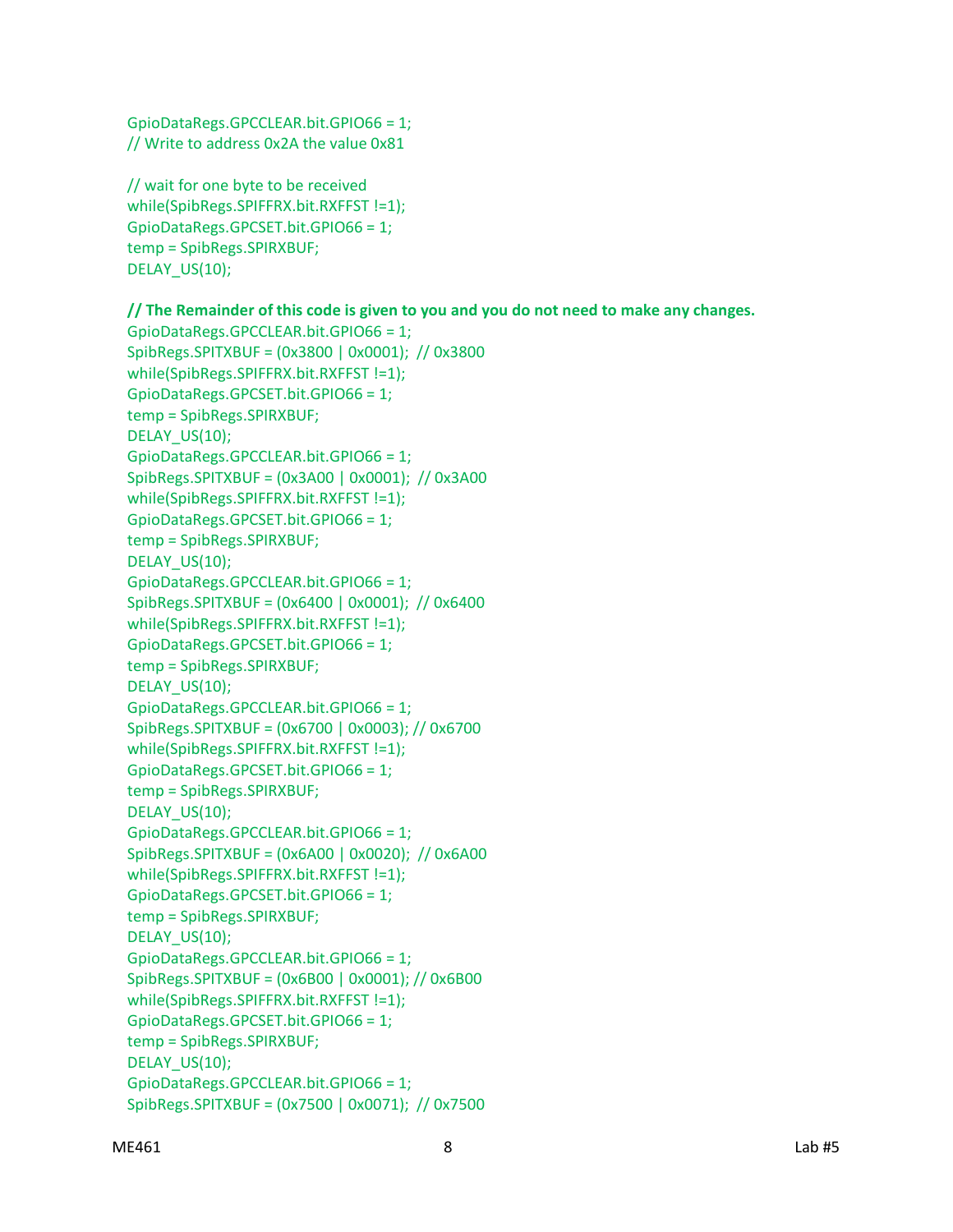```
 while(SpibRegs.SPIFFRX.bit.RXFFST !=1);
 GpioDataRegs.GPCSET.bit.GPIO66 = 1;
 temp = SpibRegs.SPIRXBUF;
DELAY US(10);
 GpioDataRegs.GPCCLEAR.bit.GPIO66 = 1;
 SpibRegs.SPITXBUF = (0x7700 | 0x00EB); // 0x7700
 while(SpibRegs.SPIFFRX.bit.RXFFST !=1);
 GpioDataRegs.GPCSET.bit.GPIO66 = 1;
 temp = SpibRegs.SPIRXBUF;
DELAY_US(10);
 GpioDataRegs.GPCCLEAR.bit.GPIO66 = 1;
 SpibRegs.SPITXBUF = (0x7800 | 0x0012); // 0x7800
 while(SpibRegs.SPIFFRX.bit.RXFFST !=1);
 GpioDataRegs.GPCSET.bit.GPIO66 = 1;
 temp = SpibRegs.SPIRXBUF;
DELAY_US(10);
 GpioDataRegs.GPCCLEAR.bit.GPIO66 = 1;
 SpibRegs.SPITXBUF = (0x7A00 | 0x0010); // 0x7A00
 while(SpibRegs.SPIFFRX.bit.RXFFST !=1);
 GpioDataRegs.GPCSET.bit.GPIO66 = 1;
 temp = SpibRegs.SPIRXBUF;
DELAY US(10);
 GpioDataRegs.GPCCLEAR.bit.GPIO66 = 1;
 SpibRegs.SPITXBUF = (0x7B00 | 0x00FA); // 0x7B00
 while(SpibRegs.SPIFFRX.bit.RXFFST !=1);
 GpioDataRegs.GPCSET.bit.GPIO66 = 1;
 temp = SpibRegs.SPIRXBUF;
DELAY US(10);
 GpioDataRegs.GPCCLEAR.bit.GPIO66 = 1;
 SpibRegs.SPITXBUF = (0x7D00 | 0x0021); // 0x7D00
 while(SpibRegs.SPIFFRX.bit.RXFFST !=1);
 GpioDataRegs.GPCSET.bit.GPIO66 = 1;
 temp = SpibRegs.SPIRXBUF;
DELAY US(10);
 GpioDataRegs.GPCCLEAR.bit.GPIO66 = 1;
 SpibRegs.SPITXBUF = (0x7E00 | 0x0050); // 0x7E00
 while(SpibRegs.SPIFFRX.bit.RXFFST !=1);
 GpioDataRegs.GPCSET.bit.GPIO66 = 1;
 temp = SpibRegs.SPIRXBUF;
 DELAY_US(50);
```

```
 // Clear SPIB interrupt source just in case it was issued due to any of the above initializations. 
 SpibRegs.SPIFFRX.bit.RXFFOVFCLR=1; // Clear Overflow flag
 SpibRegs.SPIFFRX.bit.RXFFINTCLR=1; // Clear Interrupt flag
 PieCtrlRegs.PIEACK.all = PIEACK_GROUP6;
```
}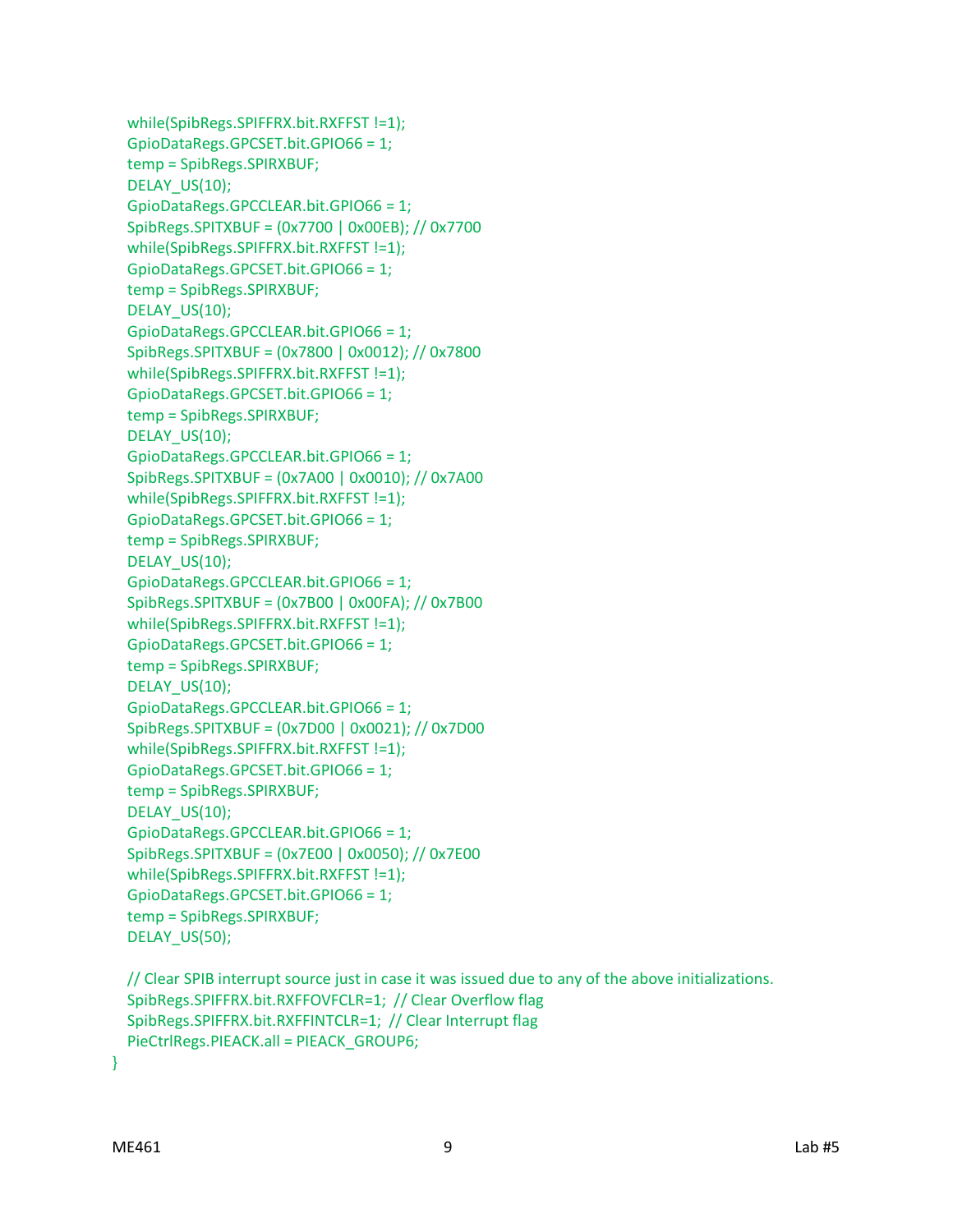**Answer to your TA.** In the above initialization of the MPU-9250 you were given the values to write to certain registers. I would like you to read the [Register Map document](http://coecsl.ece.illinois.edu/me461/Labs/MPU-9250-Register-Map.pdf) and explain how these following register assignments setup the MPU-9250. Setting CONFIG (address 0x1A) to 0x2, GYRO\_CONFIG (0x1B) to 0x0, ACCEL\_CONFIG (0x1C) to 0x8 and ACCEL\_CONFIG2 (0x1D) to 0x6.

Use your DAN28027 code as a guide to complete these next steps along with studying my [MPU-](http://coecsl.ece.illinois.edu/me461/Labs/MPU-9250-Addendum.pdf)[9250 SPI Programming Tips.](http://coecsl.ece.illinois.edu/me461/Labs/MPU-9250-Addendum.pdf)

Now every 1ms inside your CPU Timer 0 interrupt function transmit the correct 16 bit values and correct number of 16 bit values to the MPU-9250 so that it will transmit back the three accelerometer readings and the three gyro readings. *I am going to leave reading and processing the magnetometer readings as a possible final project for the class, so we will not worry about them for this lab.* Make sure to set SpibRegs.SPIFFRX.bit.RXFFIL to the correct value so that the SPIB interrupt function will be called when the SPI transmission from the master to the slave and also from the slave to the master is complete. Remember these transmissions happen at the same time.

Inside the SPIB interrupt function, make sure to pull Slave Select high. Then read the three accelerometer integer readings and the three gyro integer readings. *To read these three 16bit accelerometer readings and the three 16bit gyro readings in one chip select cycle, you should notice that you also have to read the 16bit temperature reading which falls in between.* Scale the accelerometer readings to units of g. Remember the initialization chose the range of -4g to 4g for the accelerometers. Also scale the gyro readings to units of degrees/second. The initialization chose the range of -250 to 250 degrees per second. Print these six sensor readings to Tera Term every 200ms. **Demo to your TA.** With your IMU readings, you will probably see that the resting values of the accelerometer are not at zero and possibly saturated at 4g or -4g. Every once in a while we find that the accelerometer axis that is saturated is broken. But most of the time the initial offset value needs to adjusted to get the accelerometer axis out of saturation and operational. Look at the register map for XA\_OFFS, YA\_OFFS and ZA\_OFFS and notice that these are 15bit offsets that allow for an integer offset between -16384 and 16383. As a first exercise show your TA that the default offsets set to the IMU in the given setupSpib function are XA offset equal to -2679, YA offset equal to 2173 and ZA offset equal to 4264. Then adjust these offsets so that the resting value of each accelerometer axis is somewhat close to zero. This will probably take you a number of iterations. **Demo to your TA.**

### **Lab Checkoff:**

- 1. Solder the two wires to connect the Joystick signals to the DAN28027 chip.
- 2. Demonstrate your Exercise 2 code working that sends and receives two bytes but only used to scope SPI signals.
- 3. Demonstrate your Exercise 3 code communicating with the DAN28027 chip.
- 4. Demonstrate your Exercise 4 code communicating with the MPU9250 and printing accelerometer and gyro readings. Make sure you have adjusted the accelerometer's offset so that the resting value of all accelerometers is somewhat close to zero.